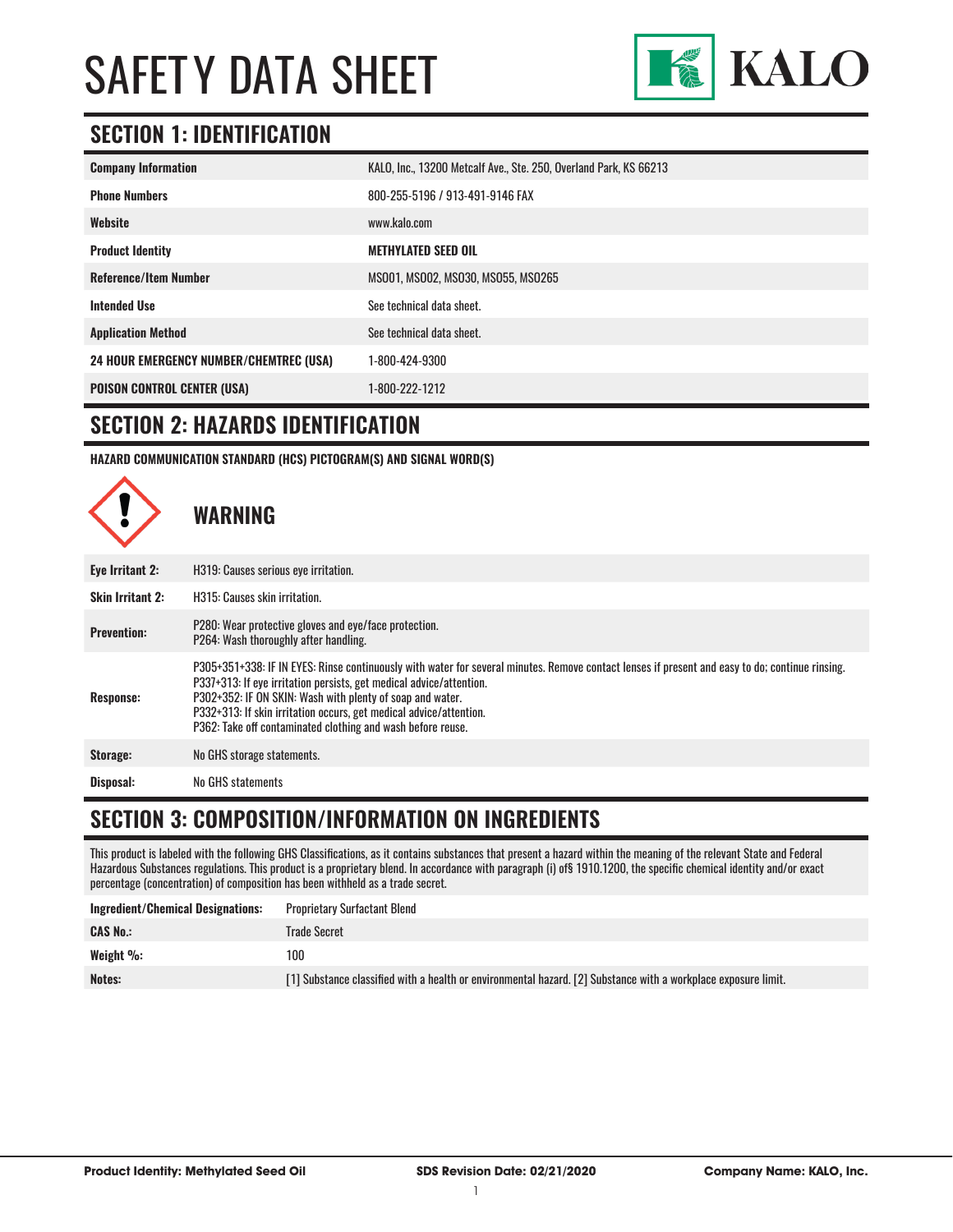

#### **SECTION 4: FIRST AID MEASURES**

#### **[DESCRIPTIONS]**

| General:           | In all cases of doubt, or when symptoms persist, seek medical attention. Never give anything by mouth to an unconscious person.                                                                                                         |
|--------------------|-----------------------------------------------------------------------------------------------------------------------------------------------------------------------------------------------------------------------------------------|
| <b>Inhalation:</b> | Remove to fresh air. Keep patient warm and at rest. If breathing is irregular or stopped, give artificial respiration. If unconscious, place in the recovery<br>position and obtain immediate medical attention. Give nothing by mouth. |
| Eyes:              | Irrigate copiously with clean fresh water for at least 10 minutes, holding the eyelids apart and seek medical attention.                                                                                                                |
| <b>Skin:</b>       | Remove contaminated clothing. Wash skin thoroughly with soap and water or use a recognized skin cleanser. Do NOT use solvents or thinners.                                                                                              |
| Ingestion:         | If accidentally swallowed, obtain immediate medical attention. Keep at rest. Do NOT induce vomiting.                                                                                                                                    |
|                    | [MOST IMPORTANT SYMPTOMS AND EFFECTS, BOTH ACUTE AND DELAYED]                                                                                                                                                                           |
| Overview:          | No adverse symptoms or effects anticipated under normal handling conditions. See Section 2 for further details.                                                                                                                         |
| Eyes:              | Causes serious eye irritation.                                                                                                                                                                                                          |
| Skin:              | Causes skin irritation.                                                                                                                                                                                                                 |
|                    |                                                                                                                                                                                                                                         |

#### **SECTION 5: FIREFIGHTING MEASURES**

| <b>Extinguishing Media:</b>     | Alcohol resistant foam, CO <sup>2</sup> , powder, or water spray. Do not use water jet.                                                                                                                                                                                                                                                                |
|---------------------------------|--------------------------------------------------------------------------------------------------------------------------------------------------------------------------------------------------------------------------------------------------------------------------------------------------------------------------------------------------------|
| <b>Special Hazards:</b>         | Combustion may yield smoke, carbon monoxide, and other products of incomplete combustion. Oxides of sulfur, nitrogen or phosphorus may<br>also be formed. Never use welding or cutting torches on or near container, even if empty.                                                                                                                    |
| <b>Advice For Firefighters:</b> | Evacuate area. Prevent contamination from run-off of adjacent areas, streams, drinking water and sewers. Do not flush down sewers or other<br>drainage systems. Exposed firefighters must wear standard protective equipment and in enclosed areas self-contained breathing apparatus.<br>Use water-spray to cool fire-exposed surfaces and personnel. |

#### **SECTION 6: ACCIDENTAL RELEASE MEASURES**

| <b>Precautions/Procedures:</b>                                         | Keep all sources of ignition away from spill/release. In case of a major spill or spillage in a confined space evacuate the area and<br>check vapor levels.                                                                                                                                                                                                                                                                                                                                                                                                                                                                                                               |
|------------------------------------------------------------------------|---------------------------------------------------------------------------------------------------------------------------------------------------------------------------------------------------------------------------------------------------------------------------------------------------------------------------------------------------------------------------------------------------------------------------------------------------------------------------------------------------------------------------------------------------------------------------------------------------------------------------------------------------------------------------|
| <b>Environmental Precautions:</b>                                      | Do not allow spills to enter drains or water courses.                                                                                                                                                                                                                                                                                                                                                                                                                                                                                                                                                                                                                     |
| <b>Methods and Material For</b><br><b>Containment and Cleaning Up:</b> | Ventilate the area and avoid breathing vapors. Take the personal protective measures listed in Section 8. Contain and absorb spillage<br>with non-combustible materials (e.g. sand/earth/vermiculite). Place in closed containers outside buildings and dispose of according<br>to the Waste Regulations (see Section 13). Clean, preferably with a detergent. Do not use solvents. Do not allow spills to enter drains<br>or water courses. If drains, sewers, streams or lakes are contaminated, inform the local water company immediately. In the case of<br>contamination of rivers, streams, or lakes, the Environmental Protection Agency should also be informed. |

#### **SECTION 7: HANDLING AND STORAGE**

| <b>Precautions For Safe Handling:</b> | Do not get in eyes, on skin, or on clothing. Do not breathe vapors or mists. Keep container closed. Use only with adequate<br>ventilation. Use good personal hygiene practices. Wash hands before eating, drinking, smoking. Remove contaminated clothing<br>and wash before reuse. Destrov contaminated belts and shoes and other items that cannot be decontaminated. Have evewash<br>accessible to use in handling area. See Section 2 for further details. |
|---------------------------------------|----------------------------------------------------------------------------------------------------------------------------------------------------------------------------------------------------------------------------------------------------------------------------------------------------------------------------------------------------------------------------------------------------------------------------------------------------------------|
| <b>Conditions For Safe Storage:</b>   | Store in tightly closed containers in dry, well-ventilated area, away from excessive heat and incompatibles.<br>See Section 2 for further details.                                                                                                                                                                                                                                                                                                             |
| <b>Incompatible Materials:</b>        | Oxidizing agents, strong acids, strong bases, strong alkalis.                                                                                                                                                                                                                                                                                                                                                                                                  |
| <b>Specific End Use(s):</b>           | See technical data sheet.                                                                                                                                                                                                                                                                                                                                                                                                                                      |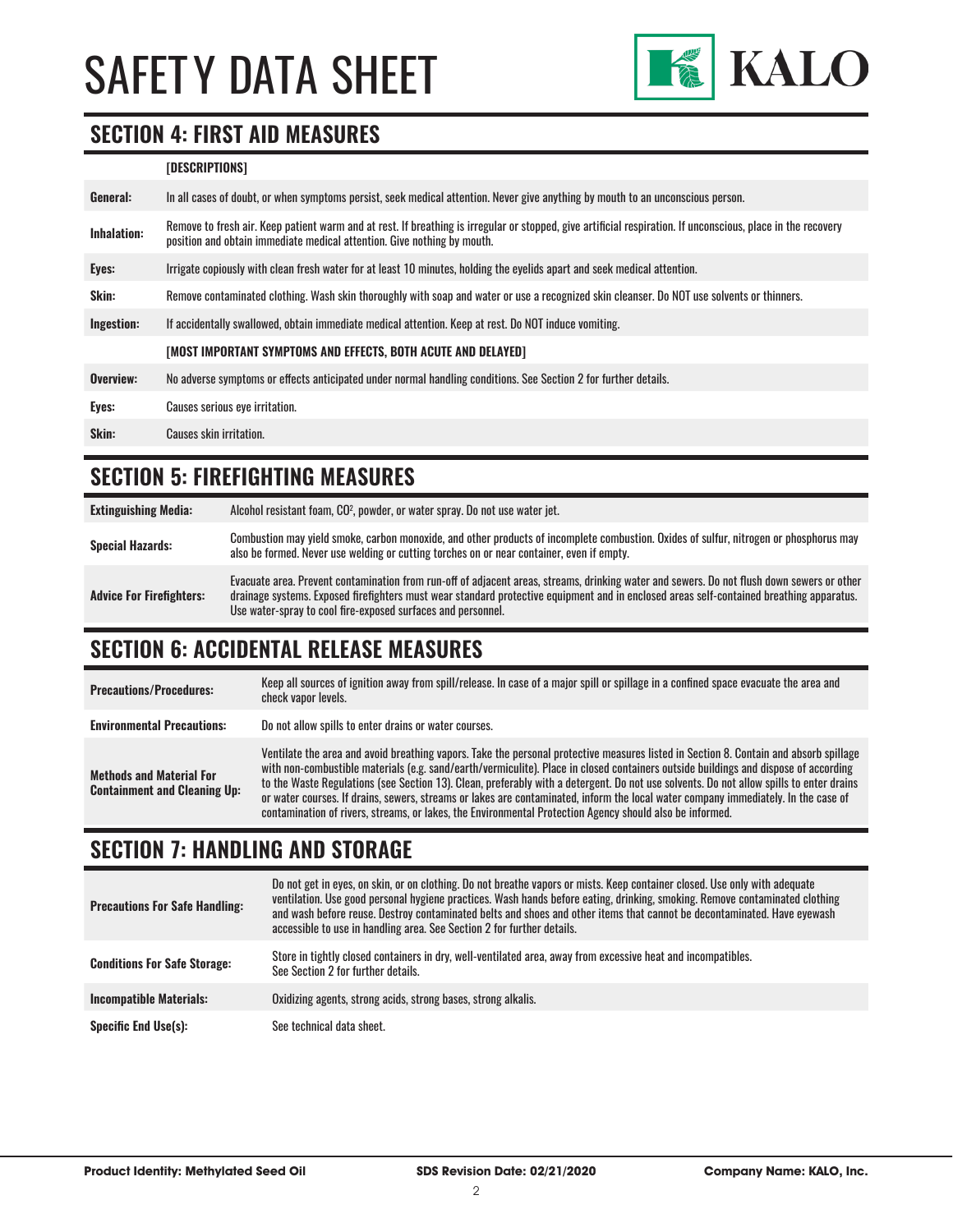

#### **SECTION 8: EXPOSURE CONTROLS/PERSONAL PROTECTION**

| <b>Exposure Data:</b>                                                                                                                                                   | This product contains no ingredients (at greater than 0.1%) with established limits for exposure under OSHA, ACGIH and/or NIOSH.                                                                                                                                                                                                       |                                        |               |                            |
|-------------------------------------------------------------------------------------------------------------------------------------------------------------------------|----------------------------------------------------------------------------------------------------------------------------------------------------------------------------------------------------------------------------------------------------------------------------------------------------------------------------------------|----------------------------------------|---------------|----------------------------|
|                                                                                                                                                                         | <b>CAS No.</b>                                                                                                                                                                                                                                                                                                                         | Ingredient                             | <b>Source</b> | Value                      |
|                                                                                                                                                                         | <b>Trade Secret</b>                                                                                                                                                                                                                                                                                                                    | <b>Proprietary Surfactant</b><br>Blend | <b>OSHA</b>   | No Established RELs        |
|                                                                                                                                                                         |                                                                                                                                                                                                                                                                                                                                        |                                        | ACGIH         | <b>No Established RELs</b> |
|                                                                                                                                                                         |                                                                                                                                                                                                                                                                                                                                        |                                        | NIOSH         | No Established RELs        |
| This product contains no ingredients (at greater than 0.1%) that are suspected of being or known to be a carcinogen under OSHA, NTP or IARC.<br><b>Carcinogen Data:</b> |                                                                                                                                                                                                                                                                                                                                        |                                        |               |                            |
|                                                                                                                                                                         | [PERSONAL PROTECTIVE EQUIPMENT]                                                                                                                                                                                                                                                                                                        |                                        |               |                            |
| <b>Respiratory:</b>                                                                                                                                                     | If workers are exposed to concentrations above the exposure limit, they must use the appropriate certified respirators.                                                                                                                                                                                                                |                                        |               |                            |
| Eyes:                                                                                                                                                                   | Wear safety eyewear (e.g. safety spectacles/goggles/visors) to protect against the splash of liquids.                                                                                                                                                                                                                                  |                                        |               |                            |
| Skin:                                                                                                                                                                   | Overalls, which cover the body, arms, and legs, should be worn. Skin should not be exposed. All parts of the body should be washed after<br>contact.                                                                                                                                                                                   |                                        |               |                            |
| <b>Engineering Controls:</b>                                                                                                                                            | Provide adequate ventilation. Where reasonably practicable, this should be achieved by the use of local exhaust ventilation and good general<br>extraction. If these are not sufficient to maintain concentrations of particulates, and any vapor below occupational exposure limits, suitable<br>respiratory protection must be worn. |                                        |               |                            |
| <b>Other Work Practices:</b>                                                                                                                                            | See technical data sheet.                                                                                                                                                                                                                                                                                                              |                                        |               |                            |

#### **SECTION 9: PHYSICAL AND CHEMICAL PROPERTIES**

| Appearance:                                       | <b>Clear Pale Yellow Liquid</b>      |
|---------------------------------------------------|--------------------------------------|
| Odor:                                             | Fatty                                |
| <b>Odor Threshold:</b>                            | <b>Not Measured</b>                  |
| pH:                                               | 4.5 - 7.0 (5% aqueous dilution)      |
| <b>Specific Gravity:</b>                          | $0.88 - 0.90 @ 20°C$                 |
| <b>Flashpoint:</b>                                | >200°F (>93°C) SETA Flash Closed Cup |
| <b>Solubility in Water:</b>                       | Dispersible                          |
| Viscosity (cSt):                                  | <b>Not Measured</b>                  |
| $VOC\%$ :                                         | <b>Not Measured</b>                  |
| <b>Vapor Pressure (Pa):</b>                       | <b>Not Measured</b>                  |
| <b>Vapor Density:</b>                             | <b>Not Measured</b>                  |
| <b>Melting/Freezing Points:</b>                   | <b>Not Measured</b>                  |
| Initial Boiling Point/Range (°F/°C):              | <b>Not Measured</b>                  |
| <b>Flammability (Solid, Gas):</b>                 | Not Applicable                       |
| <b>Upper Flammability/Explosive Limits:</b>       | <b>Not Measured</b>                  |
| Lower Flammability/Explosive Limits:              | <b>Not Measured</b>                  |
| <b>Decomposition Temperature:</b>                 | <b>Not Measured</b>                  |
| <b>Auto-Ignition Temperature:</b>                 | <b>Not Measured</b>                  |
| Partition Co-Efficient n-octanol/water (Log Kow): | <b>Not Measured</b>                  |
| <b>Evaporation Rate (Ether=1):</b>                | <b>Not Measured</b>                  |
| Other:                                            | No other relevant information.       |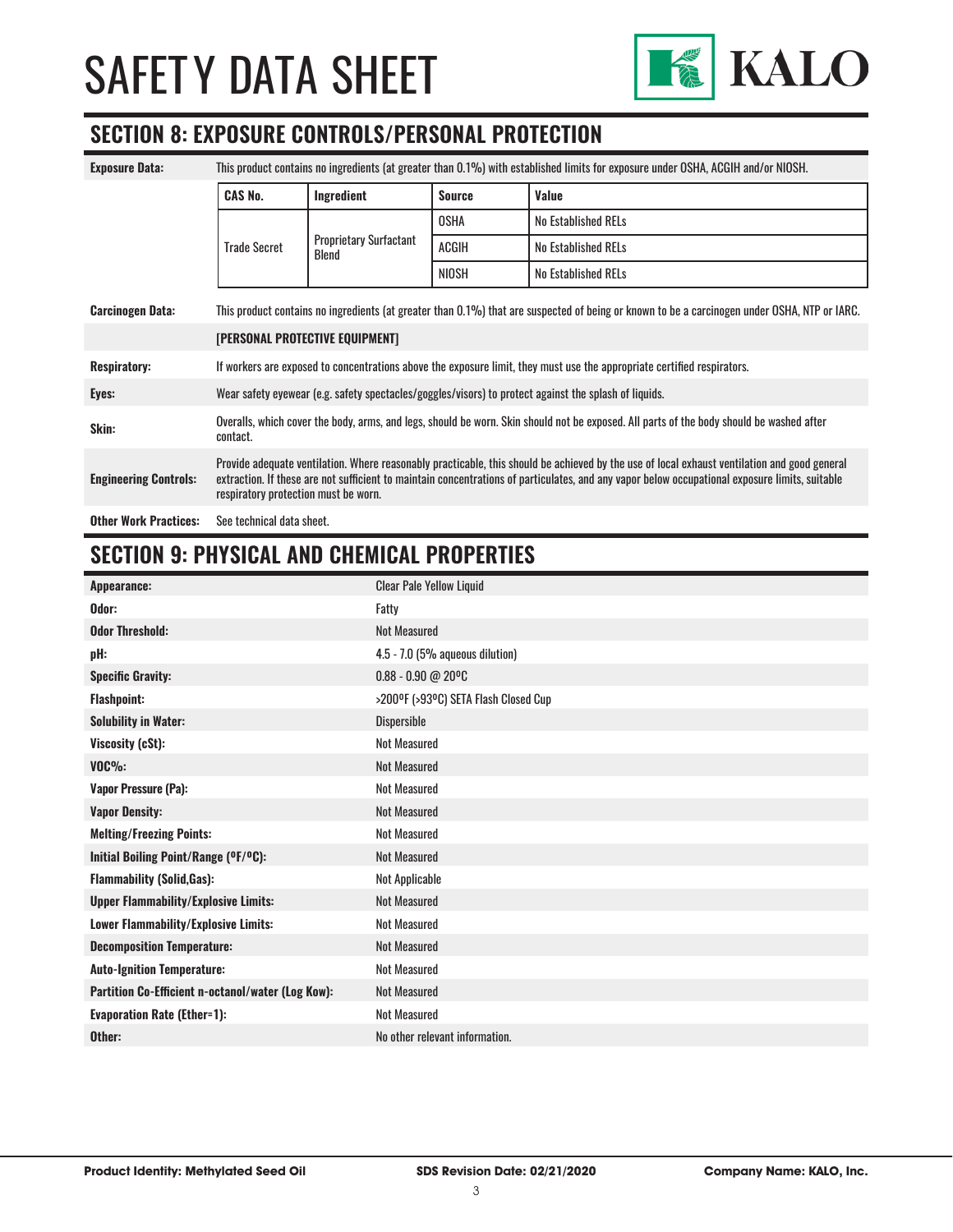

### **SECTION 10: STABILITY AND REACTIVITY**

| <b>Reactivity:</b>                       | Not chemically reactive.                                                                                |
|------------------------------------------|---------------------------------------------------------------------------------------------------------|
| <b>Chemical Stability:</b>               | Stable under normal ambient and anticipated conditions of use.                                          |
| <b>Hazardous Reactions:</b>              | Hazardous reactions not anticipated.                                                                    |
| <b>Conditions To Avoid:</b>              | Extended exposure to high temperatures can cause decomposition. Avoid all possible sources of ignition. |
| <b>Incompatible Materials:</b>           | Oxidizing agents, strong acids, strong bases, strong alkalis.                                           |
| <b>Hazardous Decomposition Products:</b> | Not anticipated under normal conditions of use.                                                         |

### **SECTION 11: TOXICOLOGICAL INFORMATION**

|                                                                   | [ACUTE TOXICITY ESTIMATE]                                 |                            |
|-------------------------------------------------------------------|-----------------------------------------------------------|----------------------------|
| Ingredients:                                                      | Proprietary Blend of Surfactants, Base Oil and Fatty Acid |                            |
| Oral LD50mg/kg:                                                   | >5,000.00/Category: NA                                    |                            |
| Skin LD50mg/kg:                                                   | >5,000.00/Category: NA                                    |                            |
| Inhalation Vapor LC50mg/L/4hr:                                    | No Data Available                                         |                            |
| Inhalation Dust/Mist LC50mg/L/4hr:                                | No Data Available                                         |                            |
| <b>ITEM</b>                                                       | <b>HAZARD</b>                                             | <b>CATEGORY</b>            |
| <b>Acute Toxicity (mouth):</b>                                    | Not Applicable                                            | $\overline{\phantom{a}}$ . |
| <b>Acute Toxicity (skin):</b>                                     | Not Applicable                                            | --                         |
| <b>Acute Toxicity (inhalation):</b>                               | Not Applicable                                            | $\overline{\phantom{a}}$   |
| <b>Skin Corrosion/Irritation:</b>                                 | <b>Causes skin irritation.</b>                            | $\mathbf{2}$               |
| <b>Eye Damage/Irritation:</b>                                     | <b>Causes serious eye irritation.</b>                     | $\overline{2}$             |
| <b>Sensitization (respiratory):</b>                               | Not Applicable                                            | $\overline{\phantom{a}}$   |
| <b>Sensitization (skin):</b>                                      | Not Applicable                                            | $\overline{\phantom{a}}$   |
| <b>Germ Toxicity:</b>                                             | Not Applicable                                            | $\overline{\phantom{a}}$ . |
| <b>Carcinogenicity:</b>                                           | Not Applicable                                            | $\overline{\phantom{a}}$   |
| <b>Reproductive Toxicity:</b>                                     | Not Applicable                                            | $\overline{\phantom{a}}$   |
| <b>Specific Target Organ Systemic Toxicity-Single Exposure:</b>   | Not Applicable                                            | $\overline{\phantom{a}}$   |
| <b>Specific Target Organ Systemic Toxicity-Repeated Exposure:</b> | Not Applicable                                            | --                         |
| <b>Aspiration Hazard:</b>                                         | Not Applicable                                            | $-$                        |

### **SECTION 12: ECOLOGICAL INFORMATION**

| Toxicity:                              | No additional information provided for this product.  |
|----------------------------------------|-------------------------------------------------------|
| <b>Persistence and Degradability:</b>  | There is no data available on the preparation itself. |
| <b>Bioaccumulative Potential:</b>      | Not measured.                                         |
| <b>Mobility In Soil:</b>               | No data available.                                    |
| <b>Results of PBT and vPvB Assess:</b> | This product contains no PBT/vPvB chemicals.          |
| <b>Other Adverse Effects:</b>          | No data available.                                    |